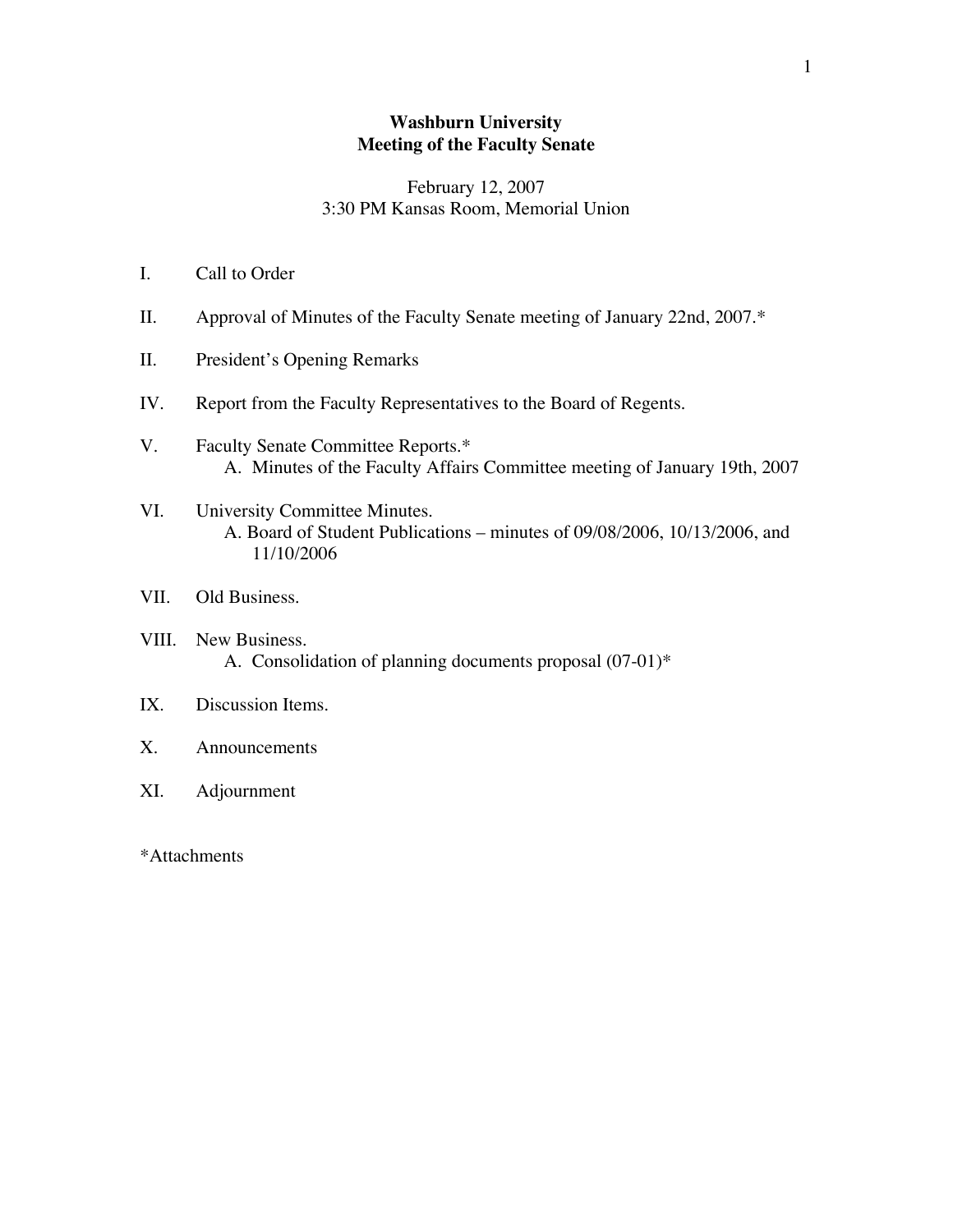### **Faculty Senate Washburn University**

#### *Minutes of January 22, 2007 Meeting Kansas Room, Memorial Union*

- Present: Baker, Bayens, Boyd, Camarda, Concannon, Dinkel, A. Evans, Jacobs (President), Jackson, Liang, Lockwood, Martin, Meador, Munzer, Nobo, Ockree, Ogawa (visitor), Palmer, Patzel, Pownell, Prasch, Ray, Renn-Scanlan, Roach, Russell, C. Schmidt, S. Schmidt, Shald, Shipley, L. Smith, C. Sullivan, S. Sullivan, Tate, Van Dalsen
- I. The meeting of the Faculty Senate was called to order at 3:31 PM.
- II. The minutes of the November 27th, 2006 Faculty Senate meeting were approved.
- III. President's Opening Remarks. A. The President gave thanks for all of the hard work of the standing committees of the Faculty Senate.
- IV. Report from the Faculty Representatives to the Board of Regents. A. The Budget and Finance committee of the Board of Regents proposed and approved a 4% increase in the salary pool.
- V. Faculty Senate Committee Reports.
	- A. The minutes of the Academic Affairs Committee of 11/20/2006 and 12/04/2006 were approved.
	- B. The minutes of the Faculty Affairs Committee of 11/29/2006 were approved.
- VI. University Committee Minutes.
	- A. The minutes of the International Education committee meetings of 11/16/2006 and 12/07/2006 were accepted.
	- B. The minutes of the General Education committee meeting of 11/06/2006 were accepted.
- VII. Old Business.
	- A. The proposal for a certificate in Morita therapy in the Human Services department (06-15) was approved.
- VIII.. New Business. There was none.
- IX. Discussion Items. There was none.
- X. The meeting was adjourned at 4:16 PM.

Respectfully submitted by Mike Russell, Secretary to the Faculty Senate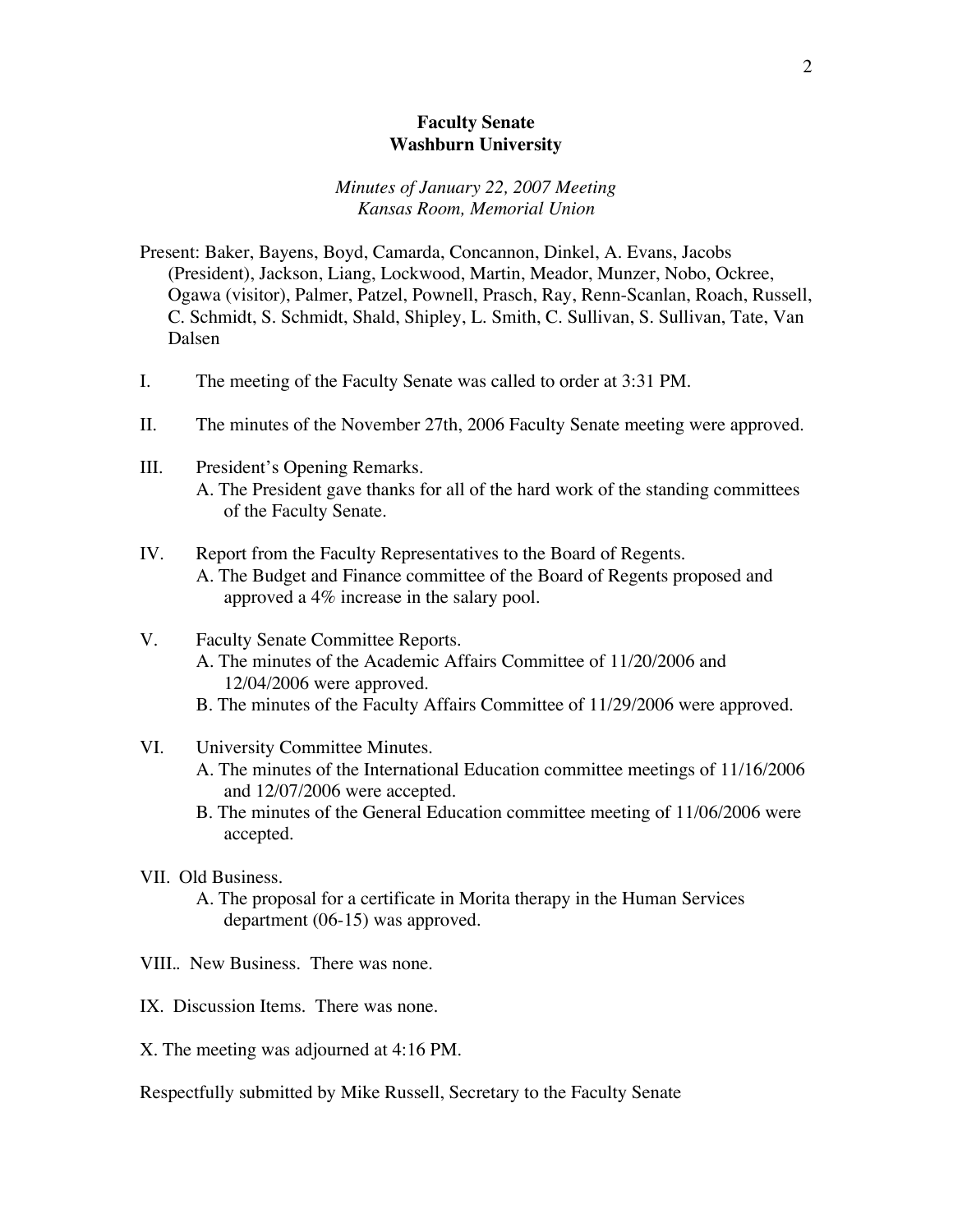### **Washburn University** Faculty Affairs Committee

Minutes of January 19, 2007 Meeting 1:00pm Mosiman Room, Memorial Union

| Present: | Lee Boyd, Andrew Evans, Park Lockwood, Kandy Ockree, Brenda Patzel, Mike<br>Russell, Sharon Sullivan. |
|----------|-------------------------------------------------------------------------------------------------------|
| I.       | The meeting was called to order.                                                                      |
| П.       | Sabbatical application procedures and guidelines were discussed.                                      |
|          | The wording regarding the formation of the Sabbatical committee was<br>a.                             |
|          | revised. The suggested revision is as follows:                                                        |
|          | i. The Faculty Affairs Committee shall appoint members of the                                         |
|          | Academic Sabbatical Committee (ASC). The ASC will also                                                |
|          | serve as the Sweet Summer Sabbatical Committee. Each                                                  |
|          | member of the ASC/SSC will serve a term of 2 years.                                                   |
|          | However, during the first year, 5 members of the committee                                            |
|          | will only serve a one-year term. These 5 members will be                                              |
|          | selected by lot. This method of staggering will provide the                                           |
|          | ASC/SSC with both experience and fresh input. Each spring,                                            |
|          | the FAC shall request that each School and Division of the                                            |
|          | College of Arts and Sciences needing to nominate members to                                           |
|          | the ASC submit those nominations by the end of the academic                                           |
|          | year. The FAC shall consider all nominations at the first                                             |
|          | meeting of each fall semester and select an appropriate ASC                                           |
|          | committee.                                                                                            |
|          | The wording for the Academic Sabbatical Leave section of the Faculty<br>b.                            |
|          | Handbook was revisited. Some suggestions were presented and those                                     |

- Handbook was revisited. Some suggestions were presented and those suggestions will be discussed with the VPAA office prior to presentation at the next Faculty Senate meeting.
- c. Sabbatical Guidelines were discussed and revised. There continues to be ongoing discussions regarding the content of the guidelines and the residence of the entire document (ex. VPAA website, Website for sabbaticals, etc.).
- III. There was a discussion of the Conflict of Interest policy and procedures. A revised version of such procedures was presented and discussed. Further revisions were suggested. These revisions will be completed and sent to the FAC via email. Upon receiving these revisions, the FAC will suggest any final changes in order for this document to be presented at the next Faculty Senate meeting.
- IV. Meeting was adjourned at 2:25pm.
- V. Next meeting will be February  $19<sup>th</sup>$  at 3:30pm in the Mosiman room.

Submitted by Park Lockwood, Secretary of the Faculty Affairs Committee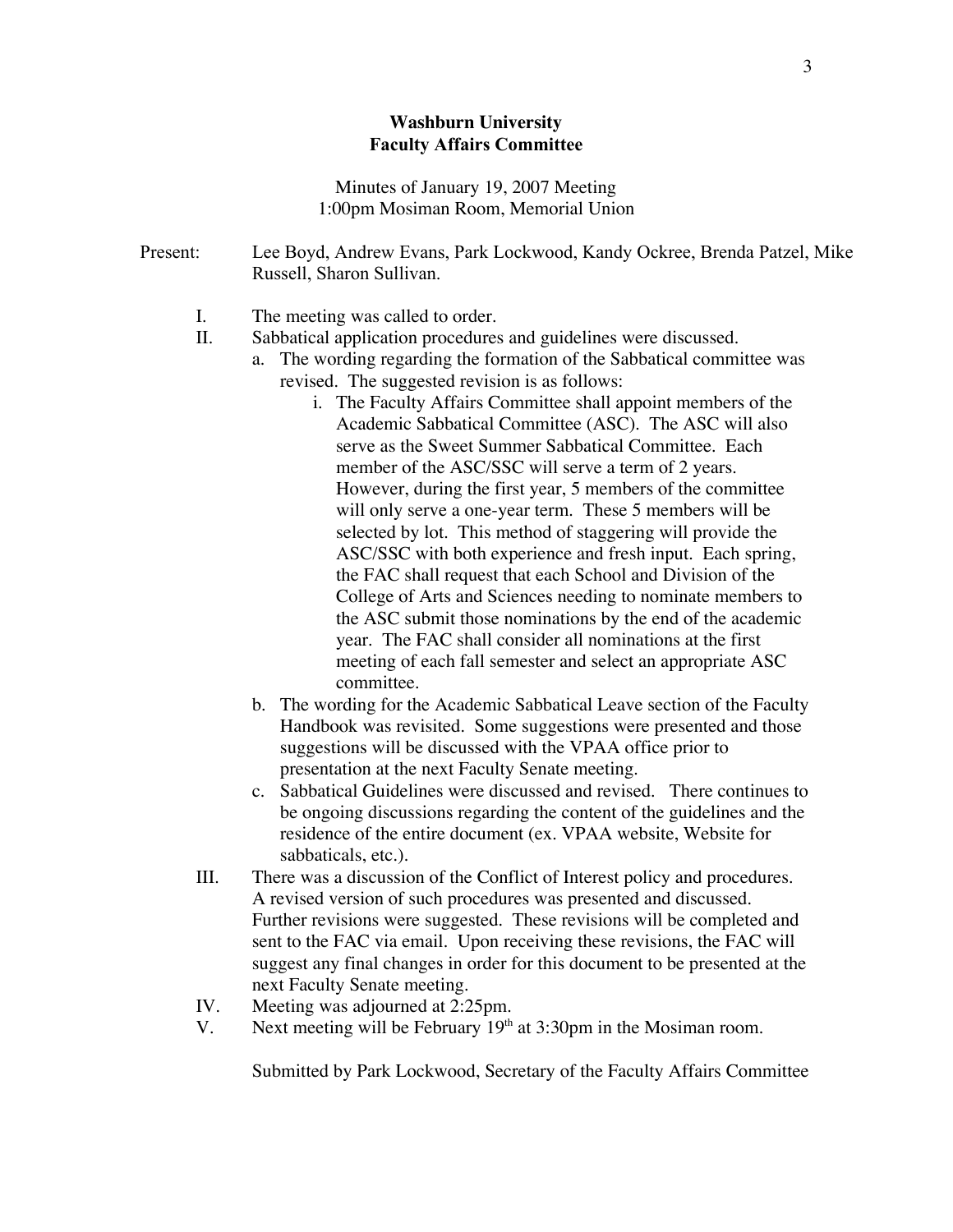### **Board of Student Publications Meeting Minutes Sept. 8 2006**

- 1. Voting Members Present: Maria Raicheva-Stover, Donna LaLonde, Molly Shea, Kelly Navinsky, Effie Cooper, Brent Kumorowski
- 2. Core Members Present: Regina Cassell, Andrew Roland, Sarah Van Dalsem, Brenda Snyder, Courtney Cook, Amanda Schuster
- 3. Ex-officio Members Present: Dawn Shew
- 4. Voting Members Absent: Bob Beatty
- 5. Ex-officio Members Absent: Meredith Kidd
- 6. Maria Raicheva-Stover was nominated by Bob Beatty by email. Donna LaLonde seconded the motion. All voting members present approved.
- 7. Donna LaLonde motioned for the approval of the minutes from the May  $5<sup>th</sup>$ , 2006 meeting. Motioned seconded and approved by all voting members present.
- 8. Regina Cassell presented the directors report. Ms. Cassell discussed events occurring since the last board meeting. She also compared last year's budget to the ending balances.
- 9. Andrew Roland presented the business report. Mr. Roland presented the proposed budget for Student Publications. He also discussed his plans to improve the business affairs of Student Publications. Mr. Roland made the following proposals:
	- a. Proposal to approve the hiring of three employees: Jennae Frey, Christin Sheldon, & Errin Thompson.

The proposal was approved by all voting members present.

- b. Proposal to purchase a 1.83GHz Intel Core 2 Duo iMac from Apple Computer. The computer will come with 1GB of DDR2 SDRAM, a 10GB SATA hard disk, a 24X CDRW/DVD-ROM drive, a 64MB video card, and a 17 inch widescreen LCD display. Mr. Roland reported that the estimated cost of the computer would be \$967.00. He also stated that the computer would be used primarily by Courtney Cook and her staff. Maria Raicheva-Stover proposed an amendment to the proposal, indicating that inclusion of an extended warranty would be a prudent decision. Donna LaLonde seconded the motion, with the final proposal allowing the purchase of the computer and warranty for a price not to exceed \$1,220. The proposal was approved by all voting members present.
- c. Mr. Roland proposed that the board approve the proposed budget. The proposal was approved by all voting members present.
- 10. Courtney Cook presented the advertising report. Ms. Cook presented information regarding all of her advertising sales, and an update on her staff
- 11. Brenda Snyder presented the promotions report. Ms. Snyder provided details on both her promotions campaign and yearbook sales. Ms. Snyder made the following proposals:
	- a. Mass Mailing to entire campus, which will focus primarily on parents. Ms. Snyder estimated the cost to be \$2,000. This proposal was approved by all voting members present.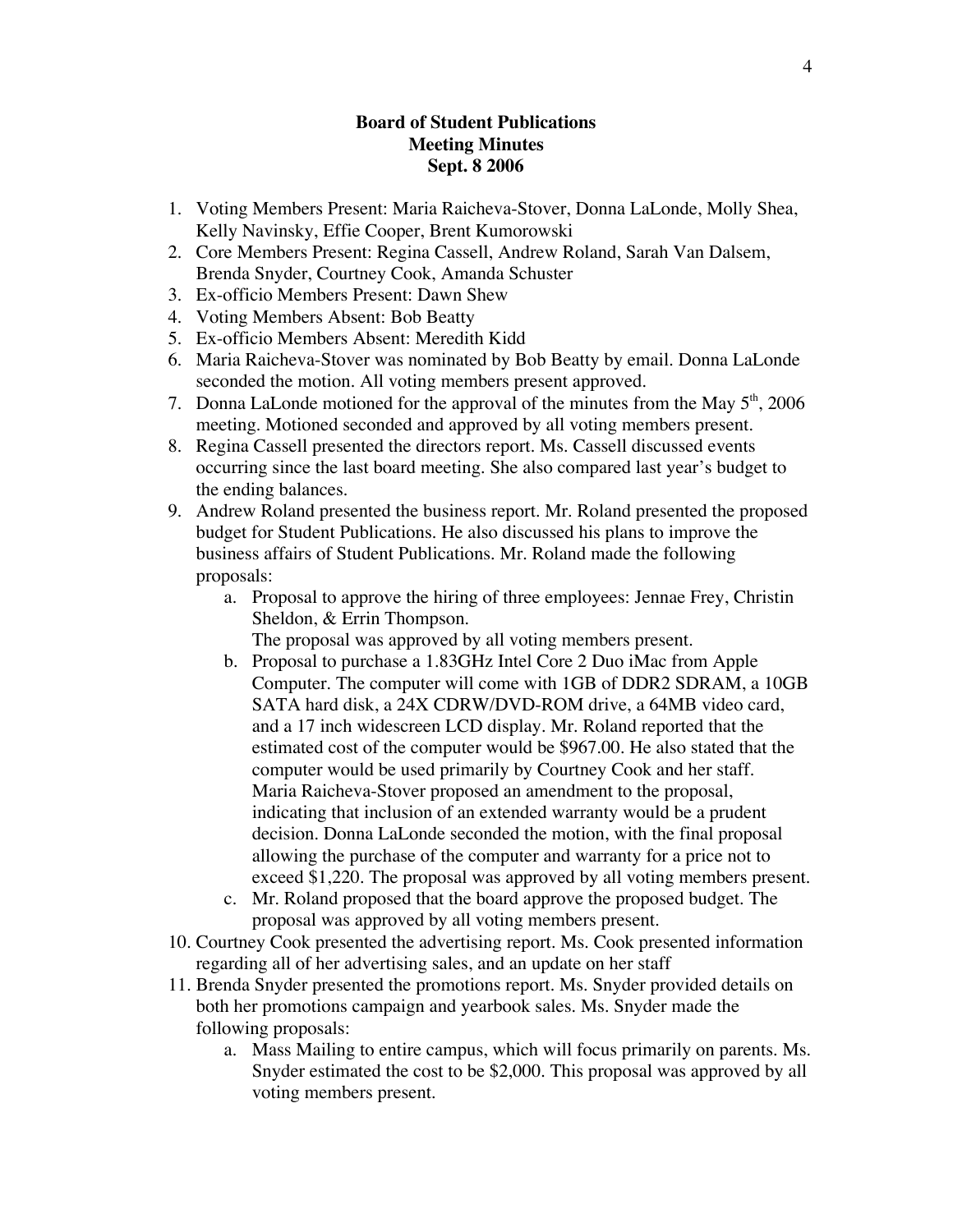- b. Ms. Snyder also made a proposal regarding compensation for her staff. Maria Raicheva-Stover motioned that this proposal be discussed at the next board meeting. Ms. Raicheva-Stover's motion was approved by all voting members present.
- c. Ms. Snyder also made a proposal regarding the Fall Promotion's Budget, with \$4,000.00 in expenditures as a substitute to the Promotions budget included in the Proposed budget presented by Andrew Roland. The proposal was approved by all voting members present.
- 12. Amanda Schuster presented the yearbook report. She reported that this year's book will focus on the theme of "Identity." Ms. Schuster presented the following proposals:
	- a. Approval of Ashley Bickford and Nick Quaintance as writers for the yearbook.
	- b. Ms. Schuster also requested that the board approve the hiring of a photographer to take yearbook photos. The expenditure of up to \$1000 to contract a local photographer for at least 3 days of service, or approximately 18 hours, was approved unanimously by the voting members present.

All of Ms. Schuster's proposals were approved by all voting members present.

- 13. Sarah Van Dalsem presented the Washburn Review report. She provided an update on the newspapers business since the last board meeting. Ms. Van Dalsem made the following proposals:
	- a. Approval of the following employees: Libby Vaugn, Emily Charles, Brandon Trujillo, and Sarah Farlee.
	- b. A proposal to sign a contract with College Publisher for the hosting of the Washburn Review website.
	- c. Renewal of a contract with the Associated Press. All of Ms. Van Dalsem's proposals were approved by all voting members present.

Minutes of Online Vote to Approve Amended Mailing Proposal (Conducted Sept. 27, 2006)

- 1. Bob Beatty made a motion to approve spending up to \$2,500.00 for mailing expenses in the hope that it could be conducted as inexpensively as possible.
- 2. Maria Raicheva-Stover seconded the motion.
- 3. Voting in Affirmation: Bob Beatty, Maria Raicheva-Stover, Effie Cooper, Kelly Navinsky, and Brent Kumorowski.
- 4. Abstaining: Donna LaLonde, Molly Shea.
- 5. The motion is approved.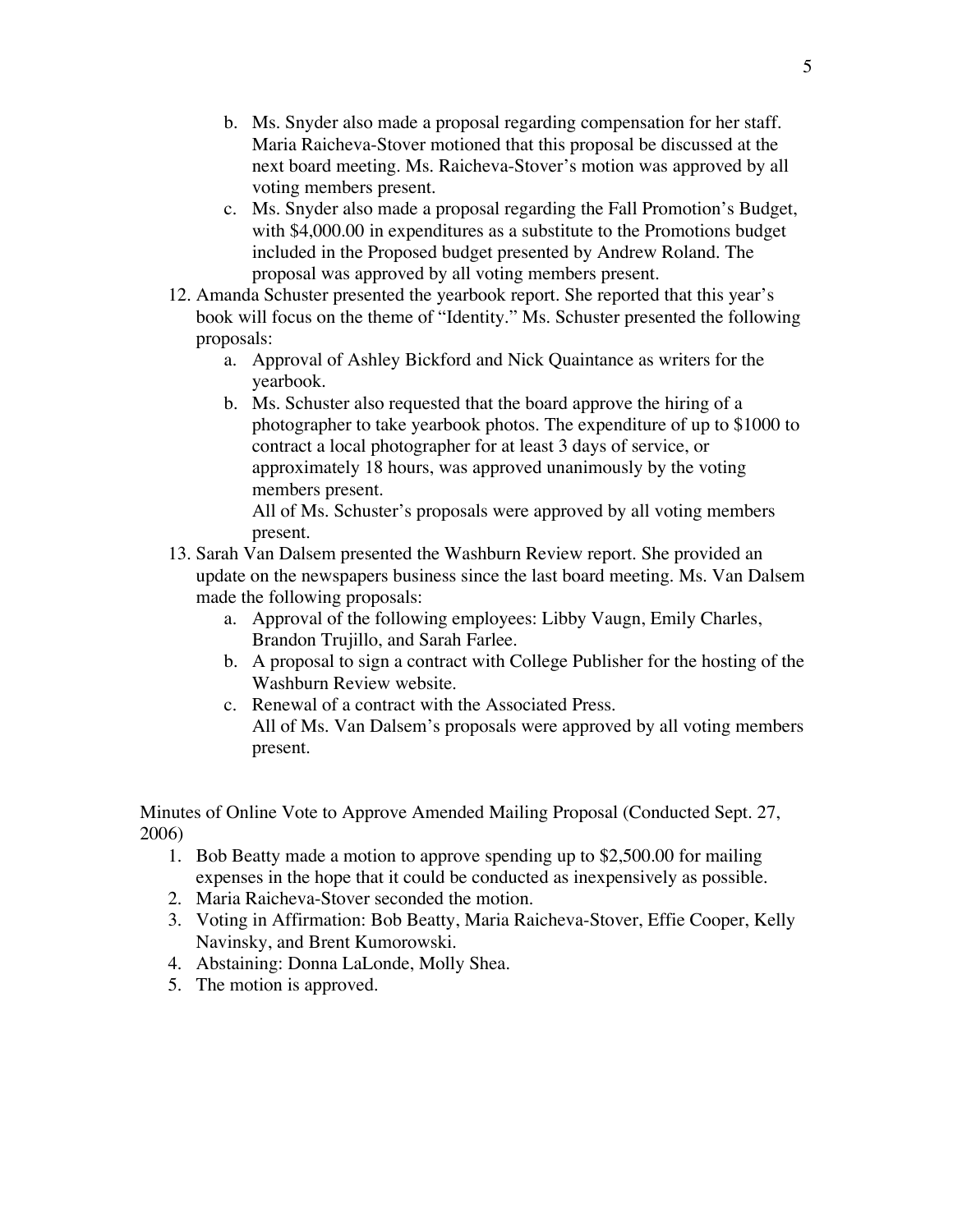### **Board of Student Publications Meeting Minutes October 13, 2006**

- 1. Voting Members Present: Maria Raicheva-Stover, Donna LaLonde, Molly Shea, Kelly Navinsky, Effie Cooper, Brent Kumorowski.
- 2. Core Members Present: Regina Cassell, Andrew Roland, Sarah Van Dalsem, Brenda Snyder, Courtney Cook, Amanda Schuster
- 3. Voting Members Absent: Bob Beatty
- 4. Ex Oficio Members Absent: Dawn Shew, Meredith Kidd
- 5. Minutes from the Sept.  $8<sup>th</sup>$  meeting of the Board were approved.
- 6. Regina Cassell presented the director's report.
- 7. Courtney Cook presented the advertising report. Ms. Cook presented her latest figures on ad sales for the Kaw and Review.
	- a. Ms. Cook made a proposal to approve spending \$430 on rate cards.
	- b. The motion was approved by all voting members present.
- 8. Brenda Snyder presented the promotions report. Ms. Snyder reported on her efforts in regard to ongoing promotions campaigns. Furthermore, she presented a revised budget, using less funding than previously proposed.
	- a. The Board considered Ms. Snyder's Pay Proposal, tabled from the last meeting. The proposal outlines revised hourly wages and commissions based on yearbook sales.
	- b. Molly Shea proposed an amendment to the deadline for yearbook sales bonuses, asking that the original date, December 1, 2006, be changed to December 8, 2006.
	- c. The proposal and amendment were approved by all voting members present.
- 9. Amanda Schuster presented the yearbook report. Ms. Schuster provided an overview of the mailing and yearbook website projects, and informed the board that she had successfully hired a professional photographer.
	- a. Ms. Schuster proposed that the Board approve the hiring of April Montgomery as a freelance writer and photographer.
	- b. The proposal was approved by all voting members present.
- 10. Andrew Roland presented the business report. Mr. Roland informed the Board that expenses are generally in line with the budget. Furthermore, Mr. Roland discussed the possibility of creating a central website for Student Publications.
- 11. Sarah Van Dalsem presented the newspaper report. Ms. Van Dalsem informed the Board that the agreement with College Publisher has been finalized.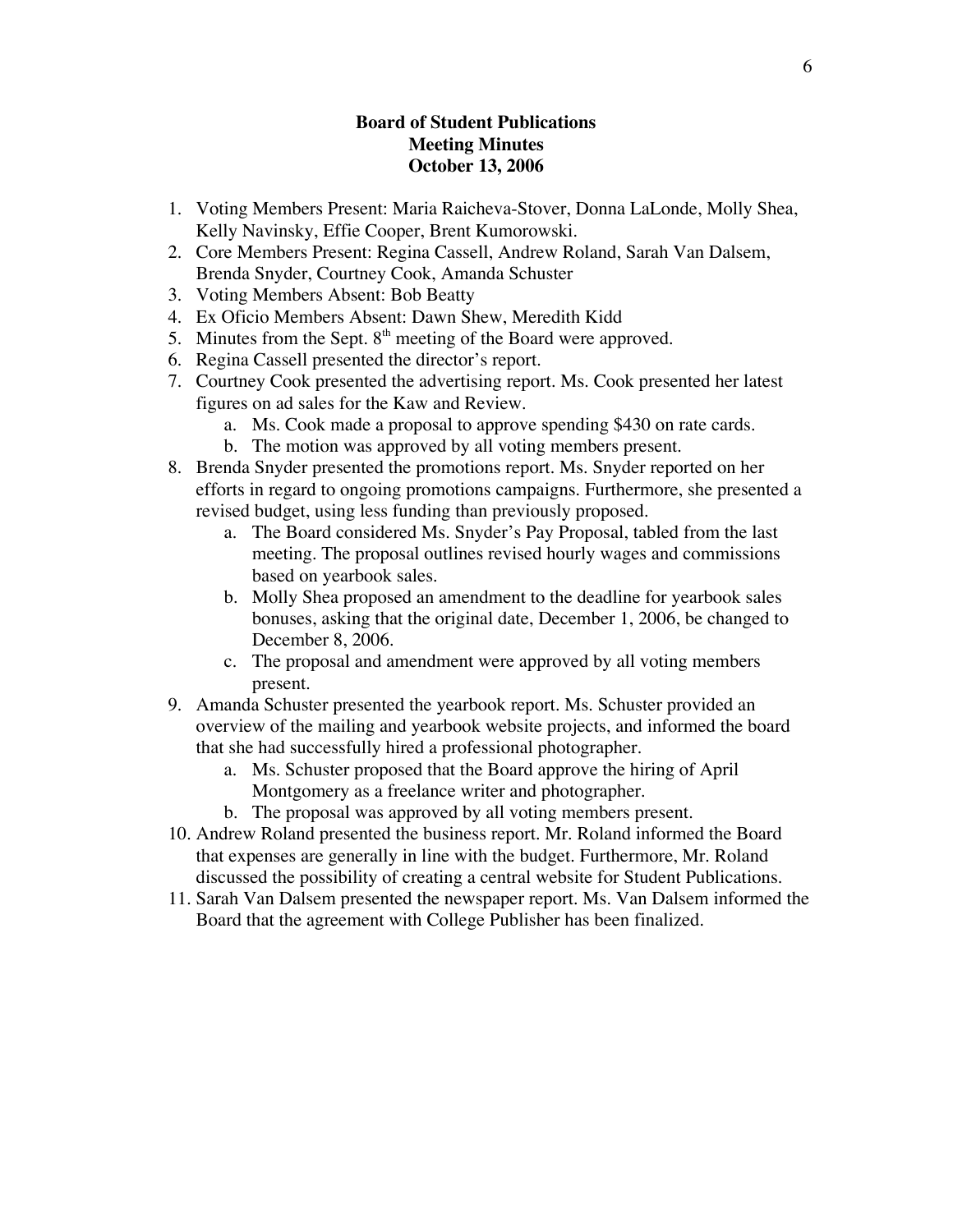# Board of Student Publications **November 10, 2006 Minutes**

| Voting Members Present: Maria Raicheva-Stover, Donna LaLonde, Bob Beatty, Molly |
|---------------------------------------------------------------------------------|
| Shea, Brent Kumorowski, Kelly Navinsky, Effie Cooper.                           |
| 1. Voting Members Absent: None.                                                 |
| 2. Core Members Present: Regina Cassell, Brenda Snyder, Andrew Roland, Amanda   |
| Schuster, Sarah Van Dalsem, Courtney Cook.                                      |
| 3. Core Members Absent: None.                                                   |
| 4. Ex Oficio Members Present: None.                                             |
| 5.Ex Oficio Members Absent: Meredith Kidd, Dawn Shew.                           |
| 6. Regina Cassell Presented the Director's Report.                              |
| A.Ms. Cassell discussed her thoughts on possible changes to the yearbook        |
| B. Molly Shea presented a letter from the President of WSGA.                    |
| C.Bob Beatty suggested that a committee be formed to discuss what the           |
| student body would like to see in a publication.                                |
| 7. Andrew Roland presented the Business Report.                                 |
| A.Mr. Roland reported that everything was on track with the budget.             |
| 8. Courtney Cook presented the Advertising Report.                              |
| A.Ms. Cook reported that she has gross sales of \$39,000 for the Review         |
| B.Ms. Cook proposed that the Board approve hiring Alicia Phillips as a sales    |
| associate.                                                                      |
| i. The proposal is approved by all voting members present.                      |
| 9. Brenda Snyder presented the Promotions Report.                               |
| A.Ms. Snyder provided a summary of Promotions campaigns to date, and            |
| yearbook sales.                                                                 |
| 10. Amanda Schuster presented the Kaw Yearbook Report.                          |
| A.Amanda presented the first 100 pages of the yearbook.                         |
| 11. Sarah Van Dalsem presented the Review Report.                               |
| A.Ms. Van Dalsem reported her experiences from her recent trip to the           |
| College Media Conference in St. Louis.                                          |
| B.Ms. Van Dalsem made the following proposals:                                  |
| i. The Board approve the hiring of Chris Hamm as a staff                        |
| photographer.                                                                   |
| 1. The proposal is approved by all voting members present.                      |
| ii. The Board approve the termination of Brandon Trujillo.                      |
| 1. The proposal is approved by all voting members present.                      |
|                                                                                 |
|                                                                                 |
|                                                                                 |
|                                                                                 |
|                                                                                 |
|                                                                                 |
|                                                                                 |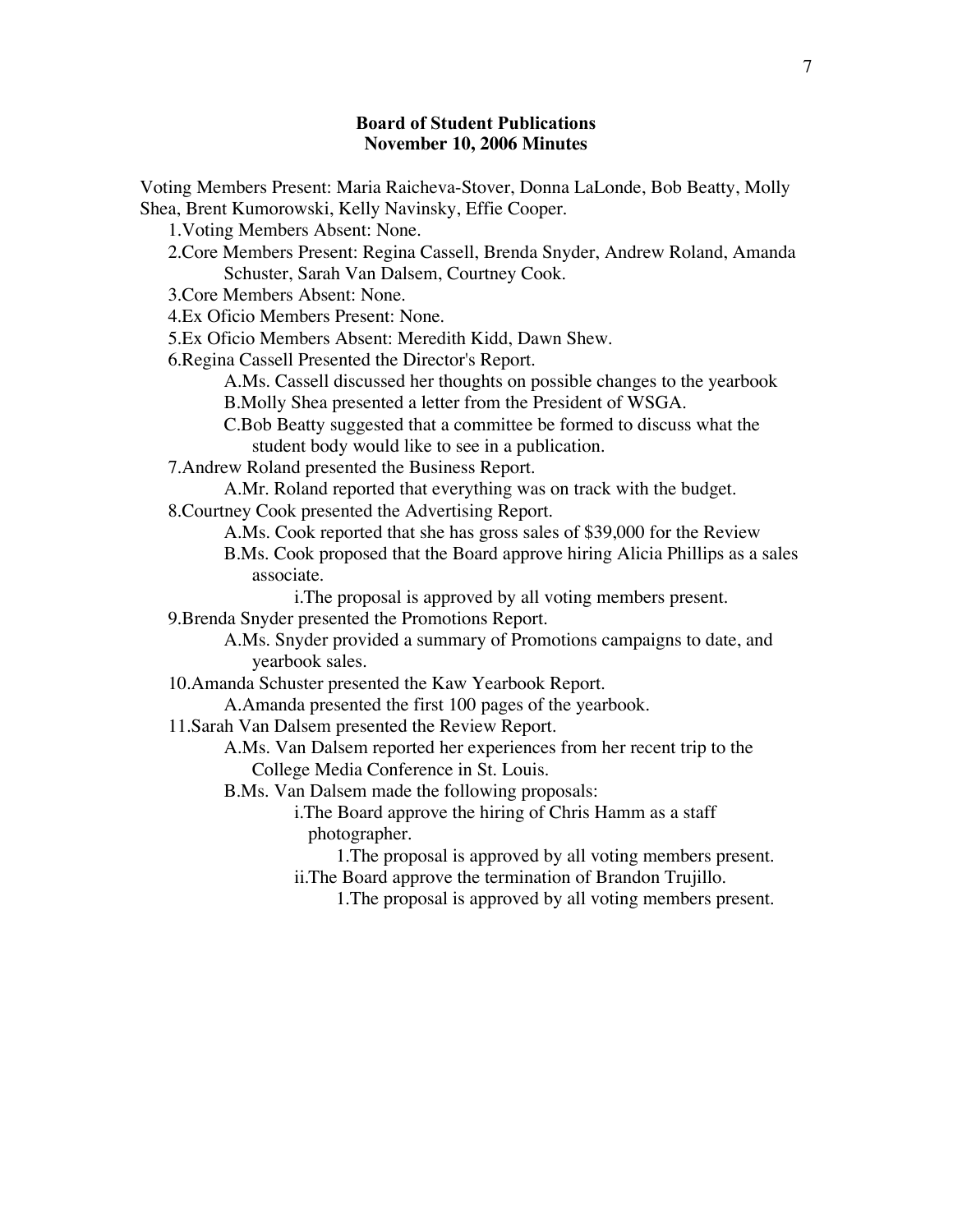### AGENDA ITEM

Date: February 12, 2007 Number: **07-01** 

Subject: Consolidation of planning documents

Description:

One of the benefits of engaging in the Higher Learning Commission Accreditation Self Study process is the opportunity to review our effectiveness in communicating what is important to Washburn University. As a part of the process, we also have the opportunity to consider new venues for communication. One such venue we would like to use is,, of course, the World Wide Web.

Over the past several months, a number of academic administrators and faculty have reviewed the documents, print and electronic, which inform the community about the vision, mission and core values of the institution. Presented here for your information and comment is a consolidation of those documents. We felt this consolidation was appropriate and important, allowing us to succinctly communicate the vision, values, and mission of Washburn University.

The preamble and vision statement comes from the Academic Plan and the Washburn Transformational Experience description approved by the Faculty Senate. The mission statement is the "mission summary" previously adopted by the Washburn Board of Regents. The core values are as addressed in the "full mission statement" and the mission statement of the VPAT area, and are representative of the shared values of all members of the Washburn community.

As this consolidated document does not represent anything new, it is presented as an information item. Suggestions for improvement are eagerly sought.

Requested action: Faculty Senate review and comment

Originated by: Ron Wasserstein, VPAA, on behalf of the HLC Self-Study Steering **Committee**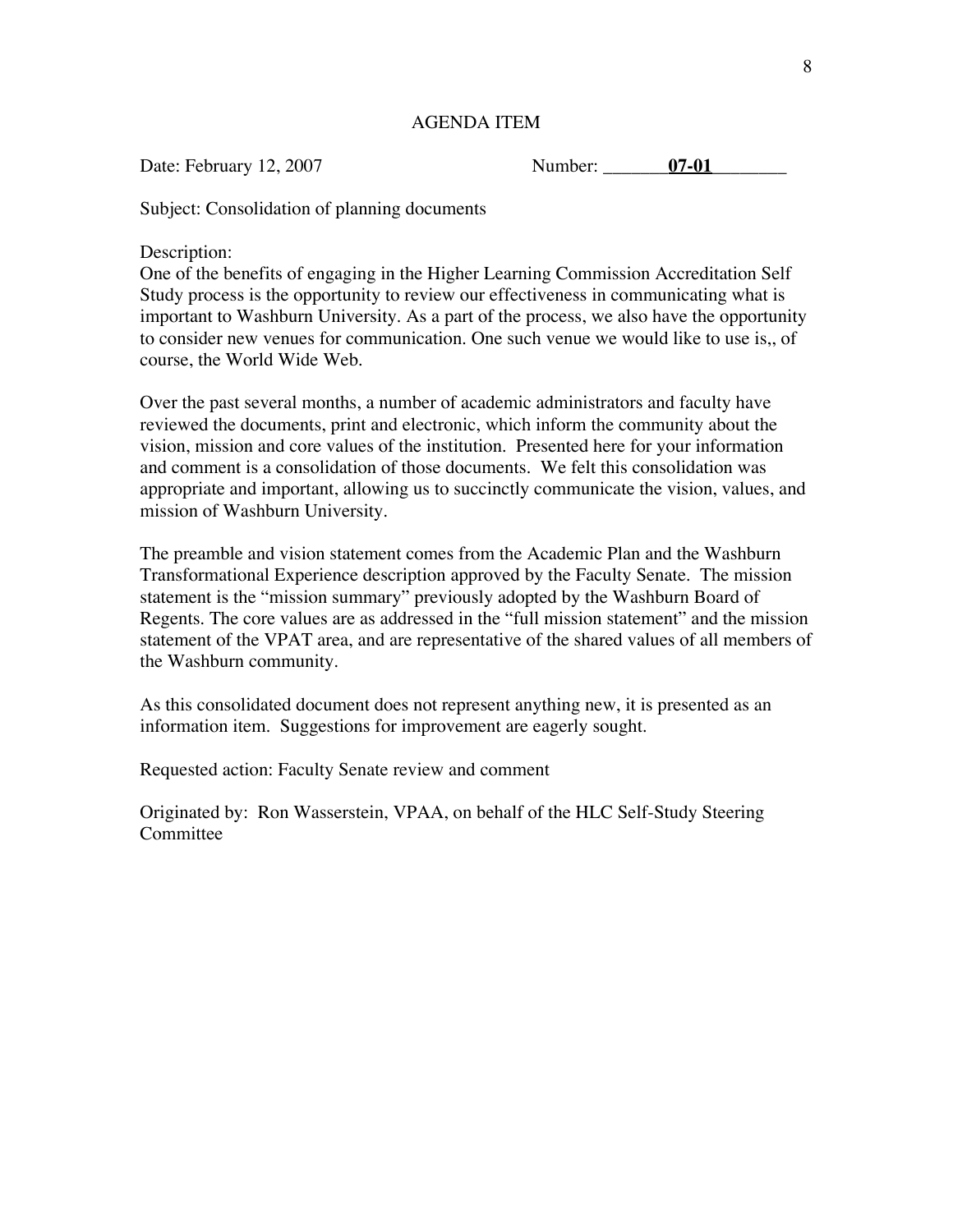### **Washburn University Vision, Values, and Mission**

### **Preamble**

**T**he road to graduation from Washburn University must be a transformative experience, not merely be a series of transactions by which a student completes an array of courses and is rewarded with a diploma. Washburn's goal is to graduate students who are highly principled citizens who make a difference in society.

### **Vision**

Washburn University will be widely recognized for academic excellence, evidenced by student and faculty achievement, leadership development, community commitment, and global understanding.

# Values

- Washburn University values high quality instruction in the learning/teaching process.
- Washburn University values diversity, is dedicated to equality, and committed to serving a diverse population including residents of Topeka, Shawnee County, Kansas, the nation and the world.
- Washburn University values the fundamentals of a general education, helping individuals reach their full academic potential.
- Washburn University values a collegial and interactive process in planning and decision making, promoting civility, understanding, and mutual concern.
- Washburn University values improvement, continuously assessing undergraduate and graduate programs to meet community needs and professional expectations.
- Washburn University values tradition and progress.
- Washburn University encourages the growth and development of all learners and those who facilitate these processes.
- Washburn University values integrity and ethical behavior in all matters.
- Washburn University provides a professional and supportive work environment where our employees enjoy freedom of conscience and the right to refuse to engage in actions that violate ethical principles and standards or provisions of law.
- Washburn University values transformational experiences in leadership, community service, international education and scholarly and creative activities for all students.
- Washburn University values its role in the community and is closely engaged with the community beyond the campus, providing services and outreach activities that enhance the social and economic vitality of the region.